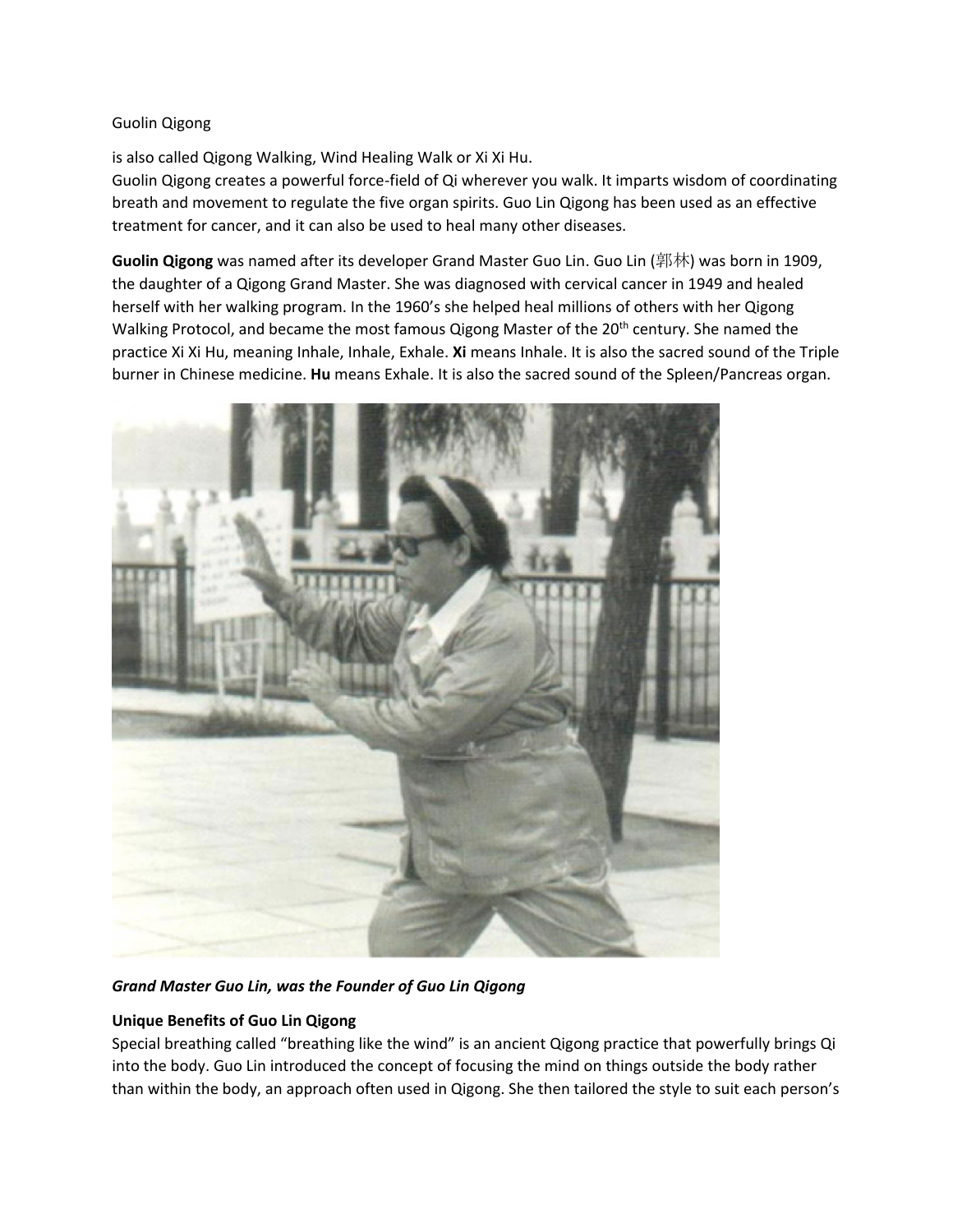health needs and condition. For example, men begin walking on the left, while the women begin on the right. There are specific instructions for different types of ailments. Movements from left to right stimulate specific meridian critical in many modern chronic diseases.

One of Guo Lin's American students was a Ph. D. of Physics from Texas' Cancer Research Institute who documented his findings. He noted that disease is often a lack of oxygen in the cells. Walking Qigong's breathing technique brings in huge quantities of oxygen, supporting healing. As the emotional state of a patient improves, healing can happen faster. Walking Qigong promotes necessary calmness, spiritual wholeness, relaxation, and other emotional benefits.

## **Guo Lin Qigong and the Meridians**

**The Yang Heel Vessel (Yang Qiao Mai)** regulates the Yang channels, such as the Bladder, Gall Bladder, Small Intestine and Large Intestine. It is also connected with the Governing Vessel. Walking fills the Yang Heel Vessel with Qi, which is led upward through the legs to nourish the other channels. Qigong wisdom holds that since this vessel also connects into your brain, certain leg exercises can be used to cure brain imbalances. And many cases too much Qi in the head can be cured by walking.

**Guo Lin Qigong emphasized hand movements that bring energy to the Dantien and GB-30.** The Dantien is the main energy reservoir of the body located roughly 2 fingers below the navel. GB-30 point on the hip is also called Huan Tiao 環跳. It is an important meeting point of the Gallbladder and Bladder Channels. GB-30 is considered a warehouse storage point for anger in the body, hence moving this point dissipates anger as a root of disease. GB-30 also happens to be one Of **Ma Danyang's Twelve Acupoints**, known as the 12 most important points in the body for acupuncture. Ma Danyang was a famous Daoist born around 1123 A.D.

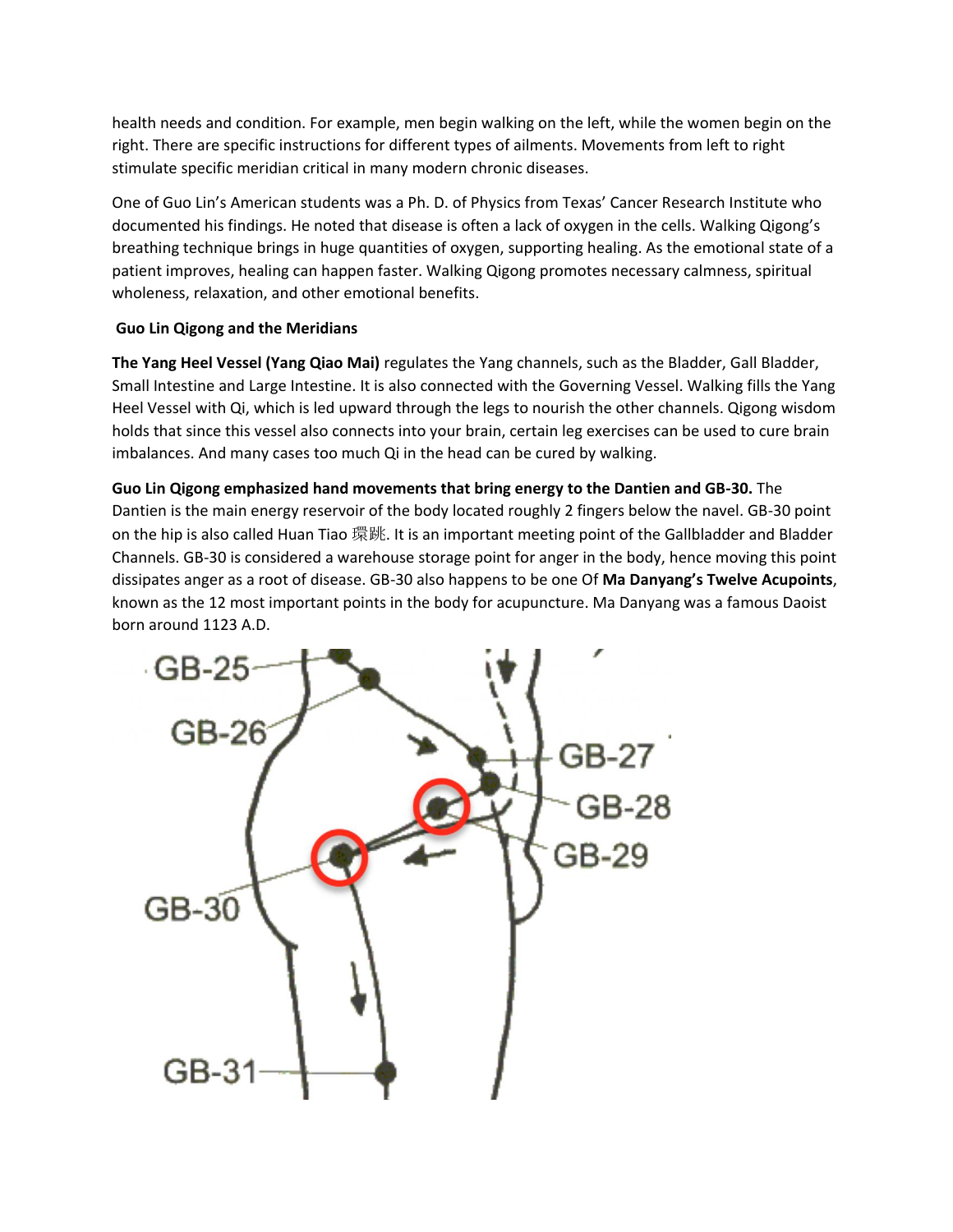# *Gou Lin Qigong brings Qi strongly to GB29 and GB30 points near the hip joint. GB 30 is a meeting point of Gall Bladder and Bladder. GB 29 is a point on the Yang Qiao Mai Meridian.*

In addition, acupuncture point K1 (Kidney 1 or Bubbling Spring) on the soles of the feet connects to all points of the body via the energy vessels. The Bubbling Spring point is said to open the sensory orifices and calm the Spirit. This point plays a significant role in walking meditation and in all of Qigong by grounding us to Earth energy. Walking activates these meridians, dissolves stress, bringing Qi up to the brain. This re-sets your biorhythms, boost metabolism, and promotes every aspect of your health.

### **How to do Guo Lin Qigong Walking? There are Three Preparation Steps**

- 1. **Stand in relaxed stance, hands relaxed.** If you like, count silently to 64, about one minute. Remove thoughts from your mind. Look far away horizontally. The direction of your stance depends on your disease. For specific instructions, see <https://www.youtube.com/watch?v=eRAuzeVEwns>
- 2. **Take three cycles of Qi breathing evenly.** This means inhaling though the nose and then exhaling out through the mouth, followed with normal breathing. Do this 3 times. Finish with hands folded over each other at Dantien. Men: left hand on the body, right hand on top. Ladies: right hand on the body, left hand on top. For more specific instructions for various areas of disease, see<https://www.youtube.com/watch?v=eRAuzeVEwns>
- 3. Do 3 repetitions of Qigong form **Spreading the Waters** (Also called Dantien Opening and Closing). Start with hands near the center at dantien level. Open the hands with palms facing the earth as you exhale. Gather in (close) with hands facing each other as you exhale. Keep eyes gently closed, tip of tongue against top palate lightly. Keep shoulders down, not raised. Make elbows and hands round. For more specific instructions for various areas of disease, see <https://www.youtube.com/watch?v=eRAuzeVEwns>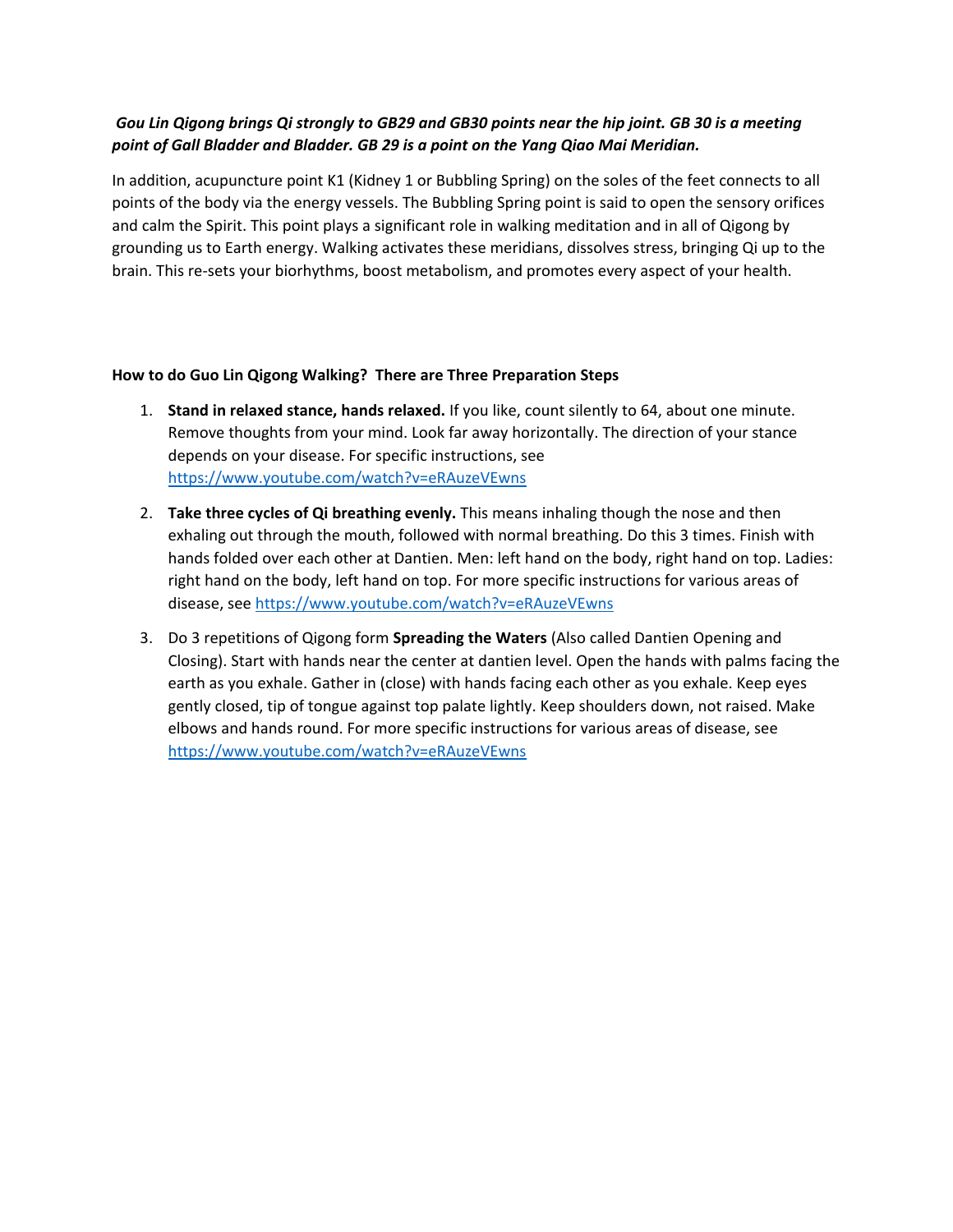

#### **Begin Walking:**

- Walk at a medium pace, doing the wind breathing. On the first step, take two short inhales (Xi Xi) as if sniffing a flower. Then step with the other foot as you exhale (Hu).
- The inhale comes into the center of your nose as if you were smelling in a beautiful flower.
- Women begin step with right hands to the right, stepping right. Men begin with hands to the left, stepping left. Step with the heel first to activate the Kidney meridian.
- Every 4 breaths, turn your head toward your open arms. Women: head turns to the left. Men: head turns to the right.
- Engage the core of the abdomen. Keep the tongue resting on the upper palate.
- Think of a green forest and the graceful movements of a panda bear. The panda is a symbol of tranquil strength, ease, and determination. While soft and fuzzy, it is always strong and grounded.
- If saliva comes, stop walking, swallow it down to Dantien in 3 gulps. Then continue walking.